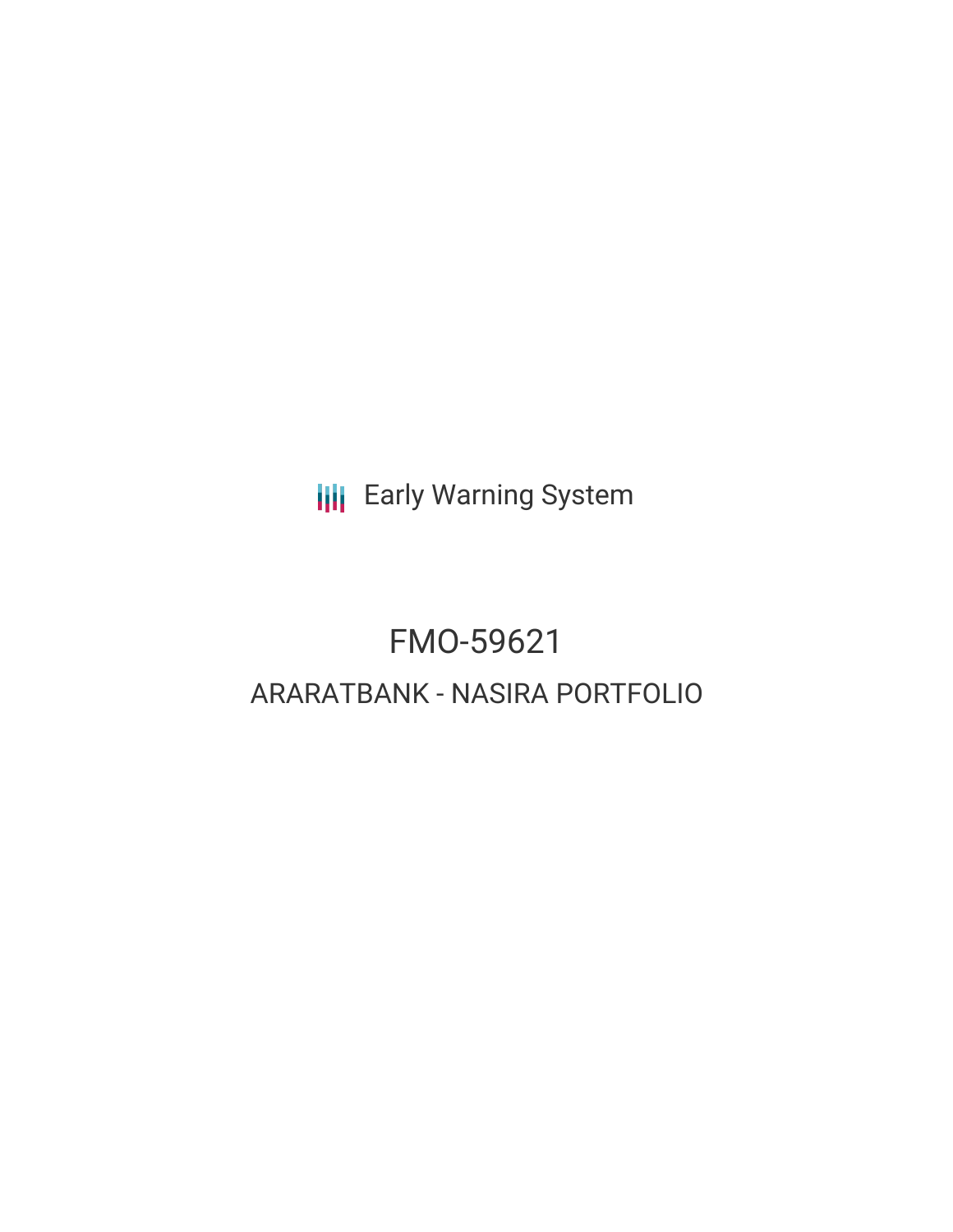

# **Quick Facts**

| <b>Countries</b>               | Armenia                                       |
|--------------------------------|-----------------------------------------------|
| <b>Financial Institutions</b>  | Netherlands Development Finance Company (FMO) |
| <b>Status</b>                  | Active                                        |
| <b>Bank Risk Rating</b>        | C.                                            |
| <b>Voting Date</b>             | 2021-06-16                                    |
| <b>Borrower</b>                | Araratbank OJSC                               |
| <b>Sectors</b>                 | Finance                                       |
| <b>Ring Fence</b>              | Small & Medium Enterprises                    |
| <b>Investment Type(s)</b>      | Guarantee                                     |
| <b>Investment Amount (USD)</b> | $$9.33$ million                               |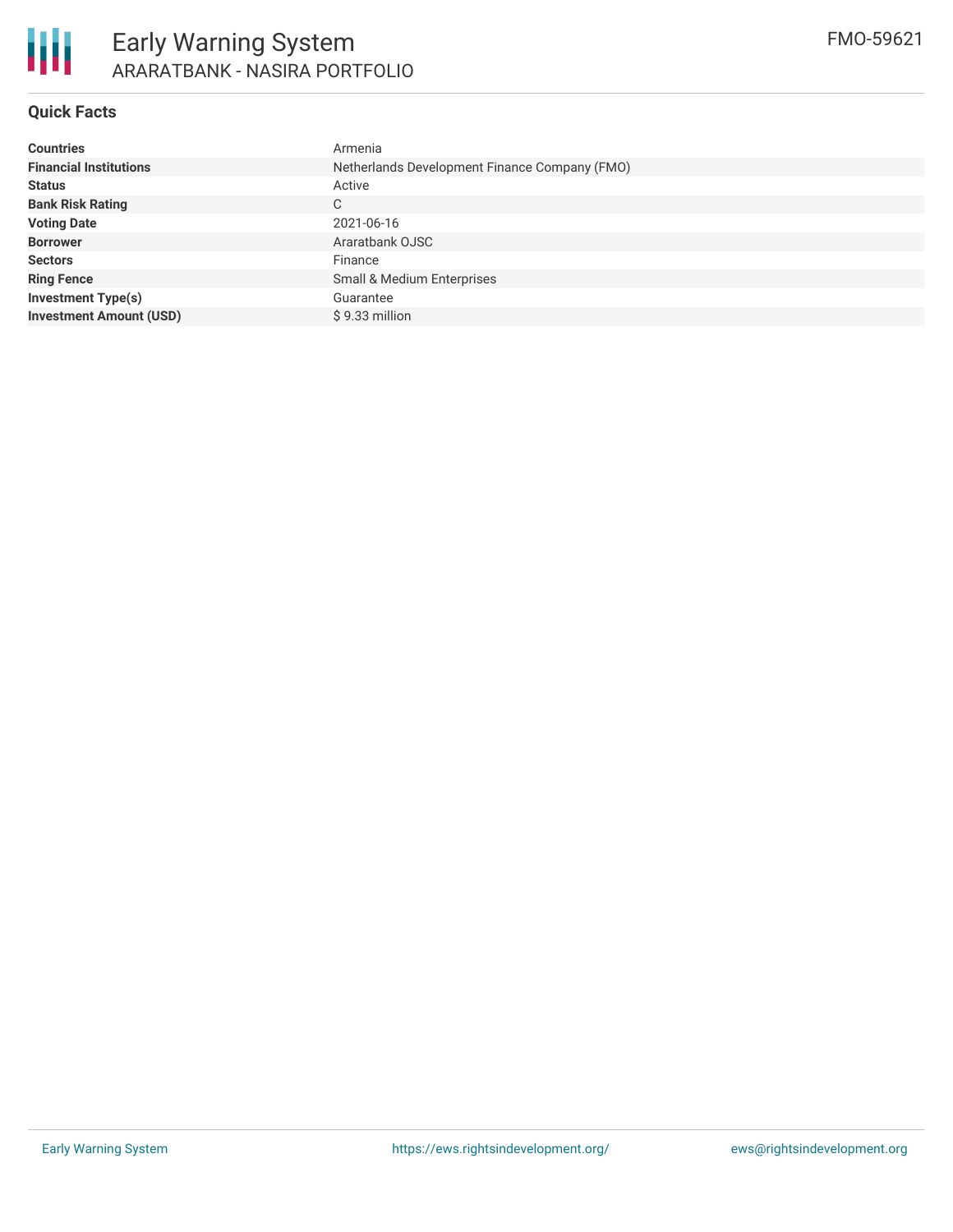

## **Project Description**

According to FMO's website, this project provides a risk sharing facility to Araratbank to support micro, small and mediumsized enterprises (MSMEs) affected by COVID-19 and those displaced from conflicted areas currently living in Armenia to support their income generating business activities.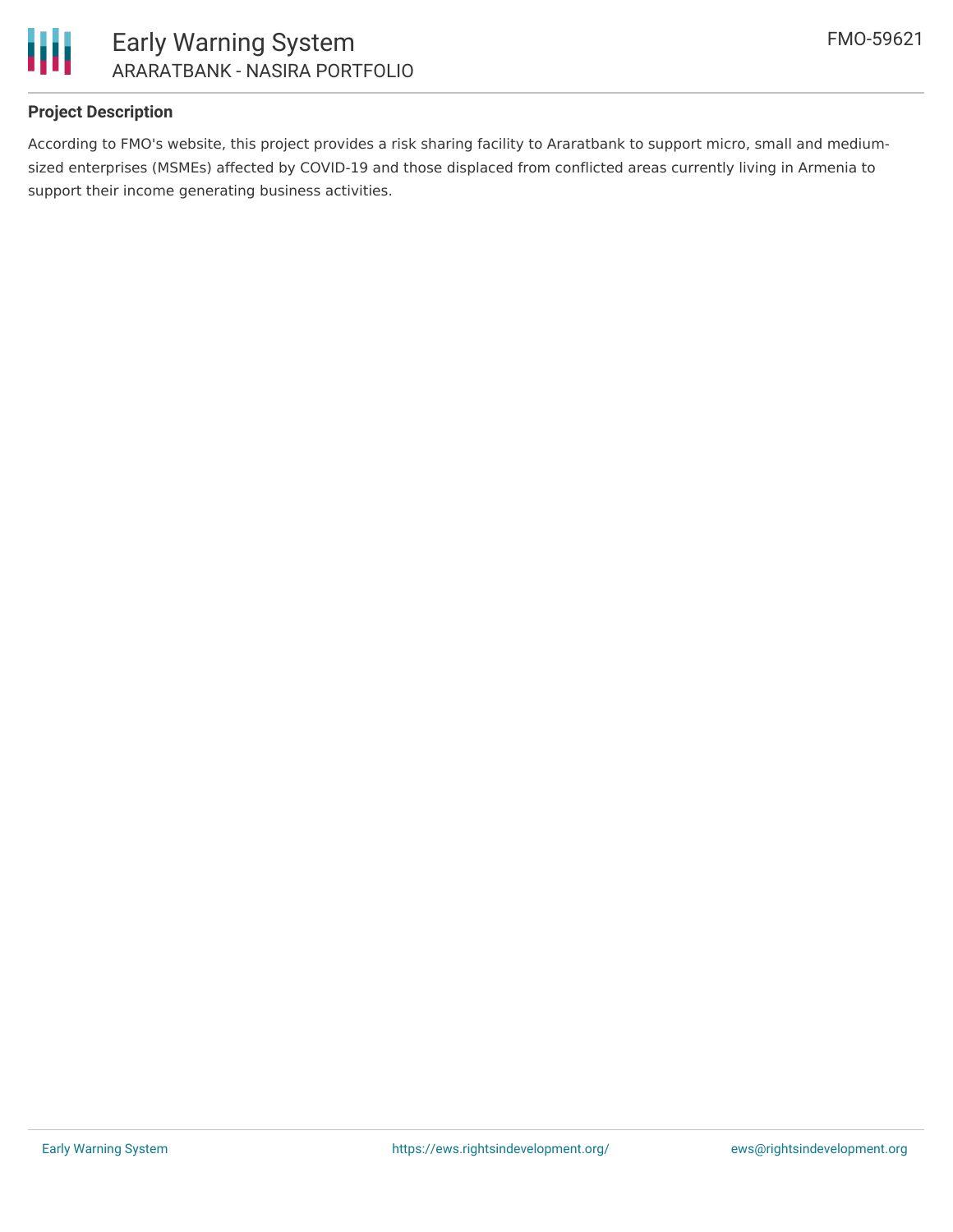## **Investment Description**

Netherlands Development Finance Company (FMO)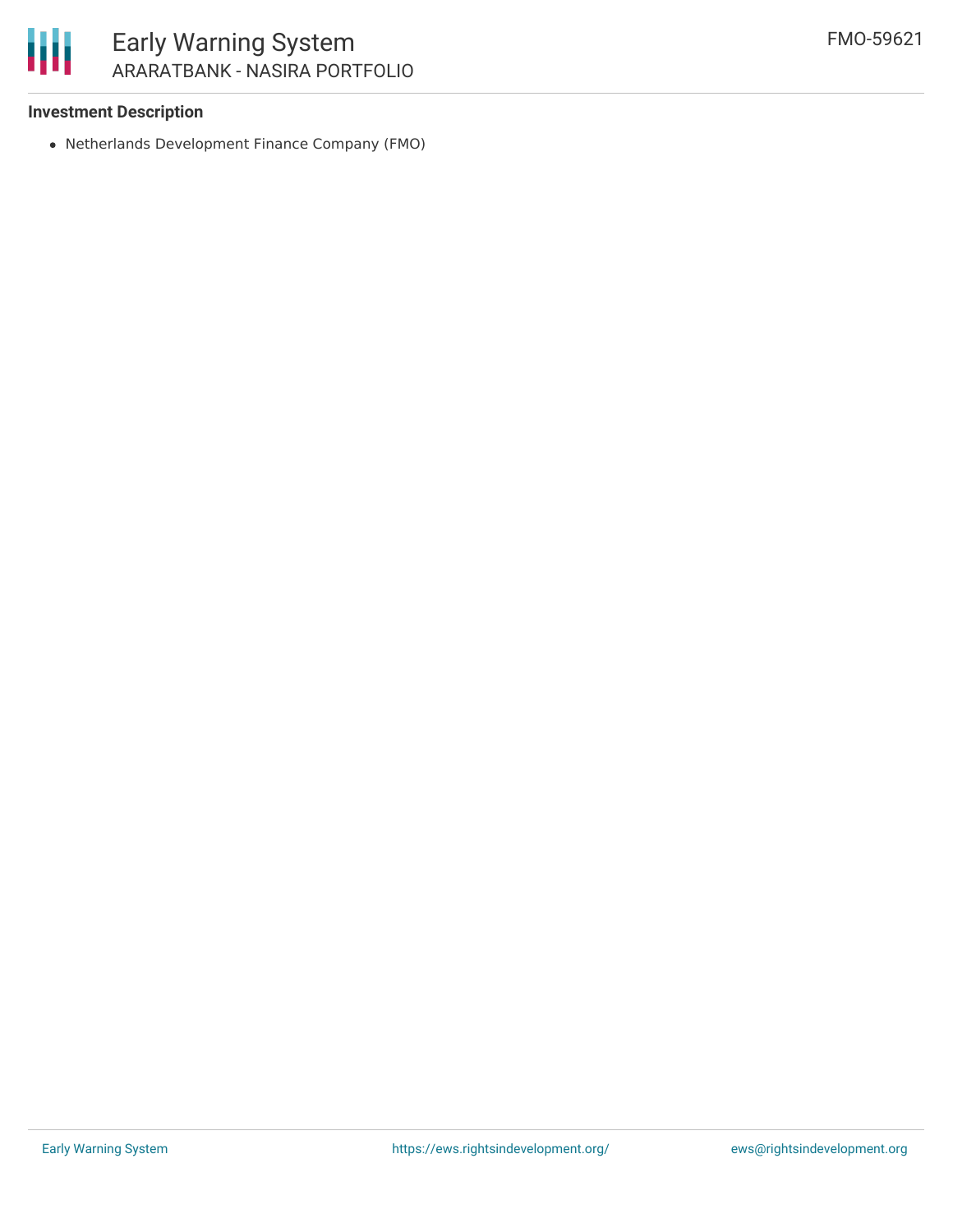

## **Private Actors Description**

ARARATBANK OJSC is a mid-sized universal bank in Armenia focusing on Micro, SME and Retail customers. The bank operates the 5th largest branch network in the country and employs around 1025 staff. Araratbank is an existing client of FMO since 2014 in the area of funding and technical assistance.